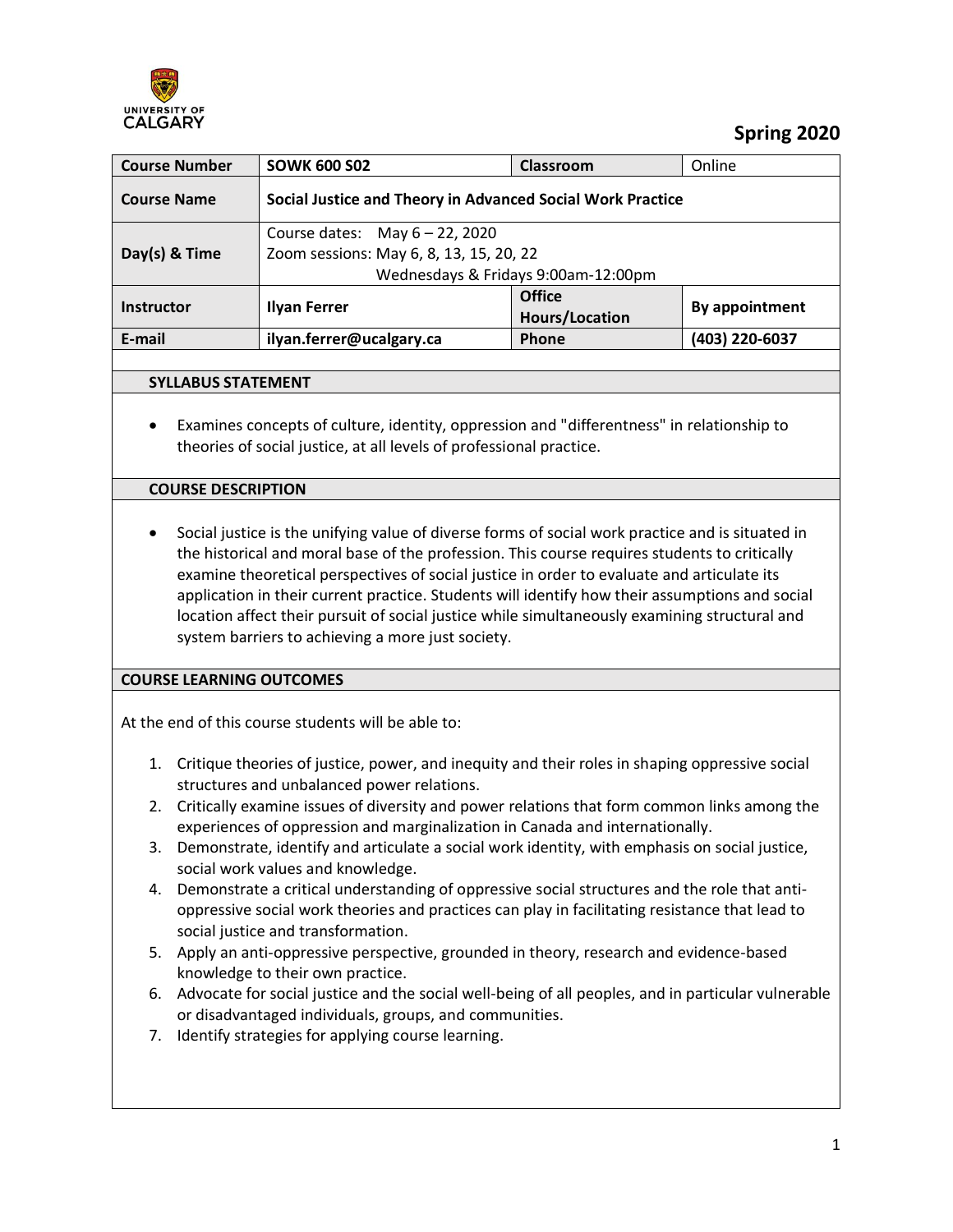### **LEARNING RESOURCES**

## **REQUIRED TEXTBOOKS AND/OR READINGS**

No textbook is required for this course. As this is a graduate level seminar, students are expected to read through the material in preparation of participating in classroom and online discussions. Students are also asked to read **at least two of the required readings** by topic. A list of additional recommended readings will be shared on D2L and students are encouraged to access this list and utilize them in their class engagement and assignments. They are more than welcome to read and integrate the recommended readings to their assignments and class discussions. The readings are accessible through library.ucalgary.ca

#### **Topic 1: Theoretical frameworks**

McIntosh, P. (1989). White Privilege: Unpacking the invisible knapsack. *Peace and Freedom,* 1-2. <https://nationalseedproject.org/Key-SEED-Texts/white-privilege-unpacking-the-invisible-knapsack>

Olson, C. J., Reid, C., Threadgill-Goldson, N., Riffe, A. H., & Ryan, P. A. (2013). Voices from the field: Social workers define and apply social justice. *Journal of Progressive Human Services, 24*(1), 23-42. <https://doi-org.ezproxy.lib.ucalgary.ca/10.1080/10428232.2013.740407>

Todd, S. (2011). "That power and privilege thing": Securing whiteness in community work. *Journal of Progressive Human Services, 22*(2), 117-134.<https://doi-org.ezproxy.lib.ucalgary.ca/10.1080/10428232.2011.606528>

Young, I. M. (2014). Five faces of oppression. In N. Asumah, & Mechthild Nagel (Eds.), Diversity, social justice and inclusive excellence: Transdisciplinary and global perspectives (pp. 3-33). State University of New York Press. https://ebookcentral-proquest-com.ezproxy.lib.ucalgary.ca/lib/ucalgaryebooks/reader.action?ppg=26&docID=3408886&tm=1512429534081

**Topic 2: Theories & approaches to power I - Understanding self, the other and othering process**

Deepak, A. (2012). Globalization, power and resistance: Postcolonial and transnational feminist perspectives for social work practice. International Social Work, 55(6), 779-793. [https://doi](https://doi-org.ezproxy.lib.ucalgary.ca/10.1177/0020872811414038)[org.ezproxy.lib.ucalgary.ca/10.1177/0020872811414038](https://doi-org.ezproxy.lib.ucalgary.ca/10.1177/0020872811414038)

DiAngelo, R. (2006). My class didn't trump my race: Using oppression to face privilege. *Multicultural Perspectives, 8*(1), 51-56. [https://doi-org.ezproxy.lib.ucalgary.ca/10.1207/s15327892mcp0801\\_9](https://doi-org.ezproxy.lib.ucalgary.ca/10.1207/s15327892mcp0801_9)

Gilbert, A., & Sliep, Y. (2009). Reflexivity in the practice of social action: From self-to inter-relational reflexivity. *South African Journal of Psychology, 39*(4), 468-479. [https://doi](https://doi-org.ezproxy.lib.ucalgary.ca/10.1177/008124630903900408)[org.ezproxy.lib.ucalgary.ca/10.1177/008124630903900408](https://doi-org.ezproxy.lib.ucalgary.ca/10.1177/008124630903900408)

Tew, J. (2006). Understanding power and powerlessness: Towards a framework for emancipatory practice in social work. *Journal of Social Work, 6*(1), 33-51[. https://doi](https://doi-org.ezproxy.lib.ucalgary.ca/10.1177/1468017306062222)[org.ezproxy.lib.ucalgary.ca/10.1177/1468017306062222](https://doi-org.ezproxy.lib.ucalgary.ca/10.1177/1468017306062222)

### **Topic 3: Theories & approaches to power II - Unpacking power relations and operations for social work**

Quijano, A. (2000). Coloniality of power and Eurocentrism in Latin America. *International Sociology, 15*(2), 215- 232.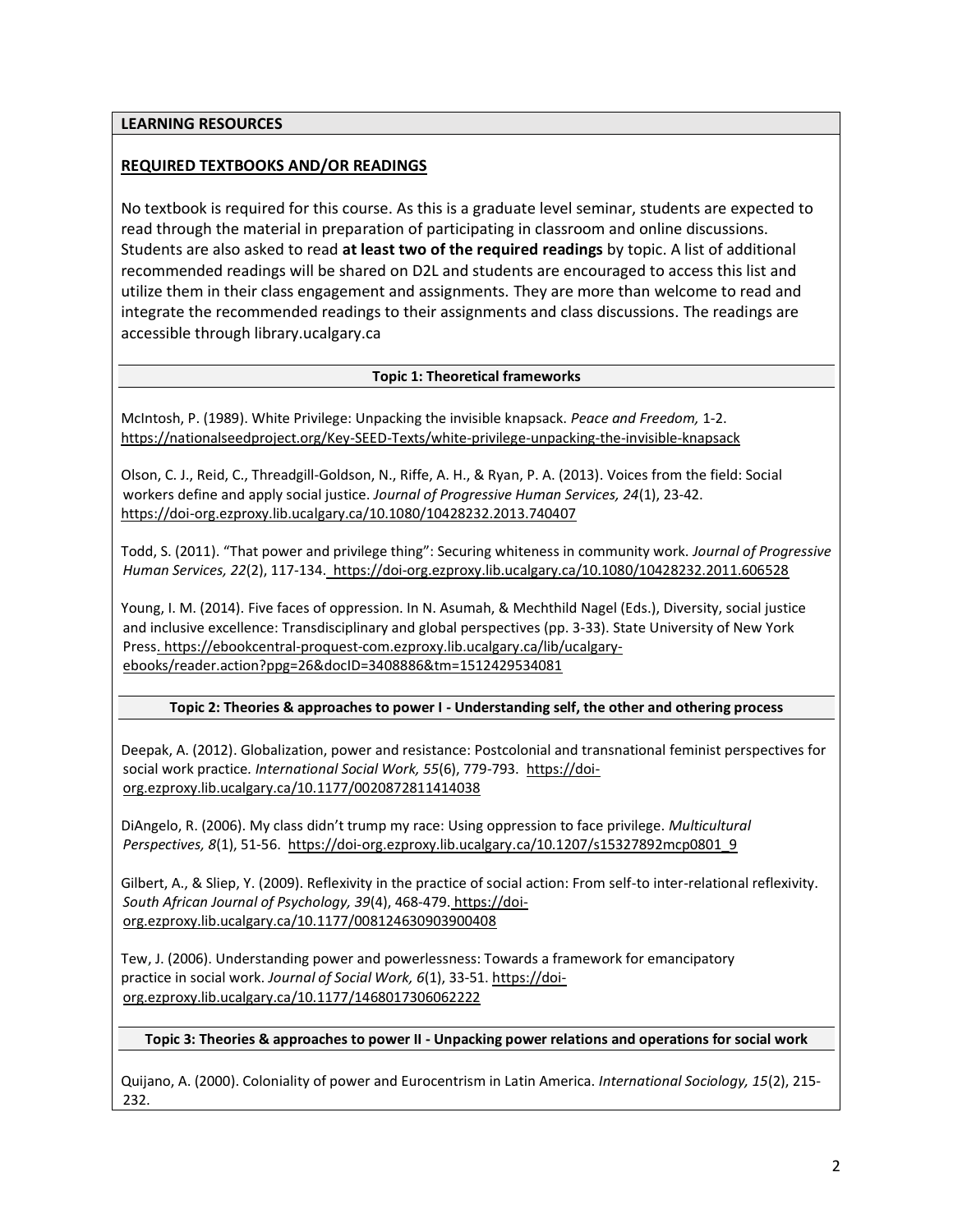<https://doi-org.ezproxy.lib.ucalgary.ca/10.1177/0268580900015002005>

Walter, M., Taylor, S., & Habibis, D. (2011). How white is social work in Australia*? Australian Social Work, 64*(1), 6-19. <https://doi-org.ezproxy.lib.ucalgary.ca/10.1080/0312407X.2010.510892>

Wehbi, S., Elin, L., & El-Lahib, Y. (2010). Neo-colonial discourse and disability: The case of Canadian international development NGOs. *Community Development Journal, 45*(4), 404-422. [https://doi](https://doi-org.ezproxy.lib.ucalgary.ca/10.1093/cdj/bsp035)[org.ezproxy.lib.ucalgary.ca/10.1093/cdj/bsp035](https://doi-org.ezproxy.lib.ucalgary.ca/10.1093/cdj/bsp035)

**Topic 4: Theories & approaches to power III - Unpacking power relations and operations for social work**

*\* Please listen to as many lectures as possible in the following series. The Talaga series is a required listening for everyone.*

Talaga, T. (Author). (2018). *All our relations: Finding the path forward*. [The 2018 CBC Massey Lectures Series]. Toronto, Canada Broadcasting Corporation (CBC). Retrieved from

[https://www.cbc.ca/radio/ideas/the-2018-cbc-massey-lectures-all-our-relations-finding-the-path-%20forward-](https://www.cbc.ca/radio/ideas/the-2018-cbc-massey-lectures-all-our-relations-finding-the-path-%20forward-1.4763007)[1.4763007](https://www.cbc.ca/radio/ideas/the-2018-cbc-massey-lectures-all-our-relations-finding-the-path-%20forward-1.4763007)

Blackstock, C. (2019). The occasional evil of angels: Learning from the experiences of Aboriginal Peoples and social work. First People Child & Family review, 14(1), 137-152.

[http://ezproxy.lib.ucalgary.ca/login?url=http://search.ebscohost.com/login.aspx?direct=true&db=sih&AN=1357](http://ezproxy.lib.ucalgary.ca/login?url=http://search.ebscohost.com/login.aspx?direct=true&db=sih&AN=135787816&site=ehost-live) [87816&site=ehost-live](http://ezproxy.lib.ucalgary.ca/login?url=http://search.ebscohost.com/login.aspx?direct=true&db=sih&AN=135787816&site=ehost-live)

LeFrancois, B. (2013). The psychiatrization of our children, or, an autoethnographic narrative of perpetuating First Nations genocide through 'benevolent' institutions. *Decolonization: Indigeneity, Education & Society, 2*(1), 108-123.<https://jps.library.utoronto.ca/index.php/des/article/view/18687>

Li, P. S. (2001). The racial subtext of Canada's immigration discourse. *Journal of International Migration and Integration, 2*(1), 77-97.<https://link-springer-com.ezproxy.lib.ucalgary.ca/article/10.1007/s12134-001-1020-1>

### **Topics 5: Intersectionalities & interlocking systems of oppression**

Hulko, W. (2009). The time-and context-contingent nature of intersectionality and interlocking oppressions. *Affilia: Journal of Women & Social Work, 24*(1), 44-55. [https://doi](https://doi-org.ezproxy.lib.ucalgary.ca/10.1177/0886109908326814)[org.ezproxy.lib.ucalgary.ca/10.1177/0886109908326814](https://doi-org.ezproxy.lib.ucalgary.ca/10.1177/0886109908326814)

Jordan-Zachery, J. S. (2007). Am I a Black woman or a woman who is Black? A few thoughts on the meaning of intersectionality. *Politics & Gender, 3*(2), 254-263. [https://doi](https://doi-org.ezproxy.lib.ucalgary.ca/10.1017/S1743923X07000074)[org.ezproxy.lib.ucalgary.ca/10.1017/S1743923X07000074](https://doi-org.ezproxy.lib.ucalgary.ca/10.1017/S1743923X07000074)

Mattsson, T. (2104). Intersectionality as a useful tool: Anti-oppressive social work & critical reflection. *Affilia: Journal of Women & Social Work, 29*(1), 8-17. [https://doi](https://doi-org.ezproxy.lib.ucalgary.ca/10.1177/0886109913510659)[org.ezproxy.lib.ucalgary.ca/10.1177/0886109913510659](https://doi-org.ezproxy.lib.ucalgary.ca/10.1177/0886109913510659)

Westbrook, L. & Schilt, K. (2014). Doing gender, determining gender: Transgender people, gender panics, and the maintenance of the sex/gender/sexuality system. *Gender & Society*, *28*(1), 32-57. <https://www-jstor-org.ezproxy.lib.ucalgary.ca/stable/43669855>

### **Topic 6: Critical and anti-oppressive practice**

Baines, D. (2011). Resistance as emotional work: The Australian and Canadian non-profit social services. *Industrial Relations Journal, 42*(2), 139-156. [https://doi-org.ezproxy.lib.ucalgary.ca/10.1111/j.1468-](https://doi-org.ezproxy.lib.ucalgary.ca/10.1111/j.1468-2338.2011.00616.x)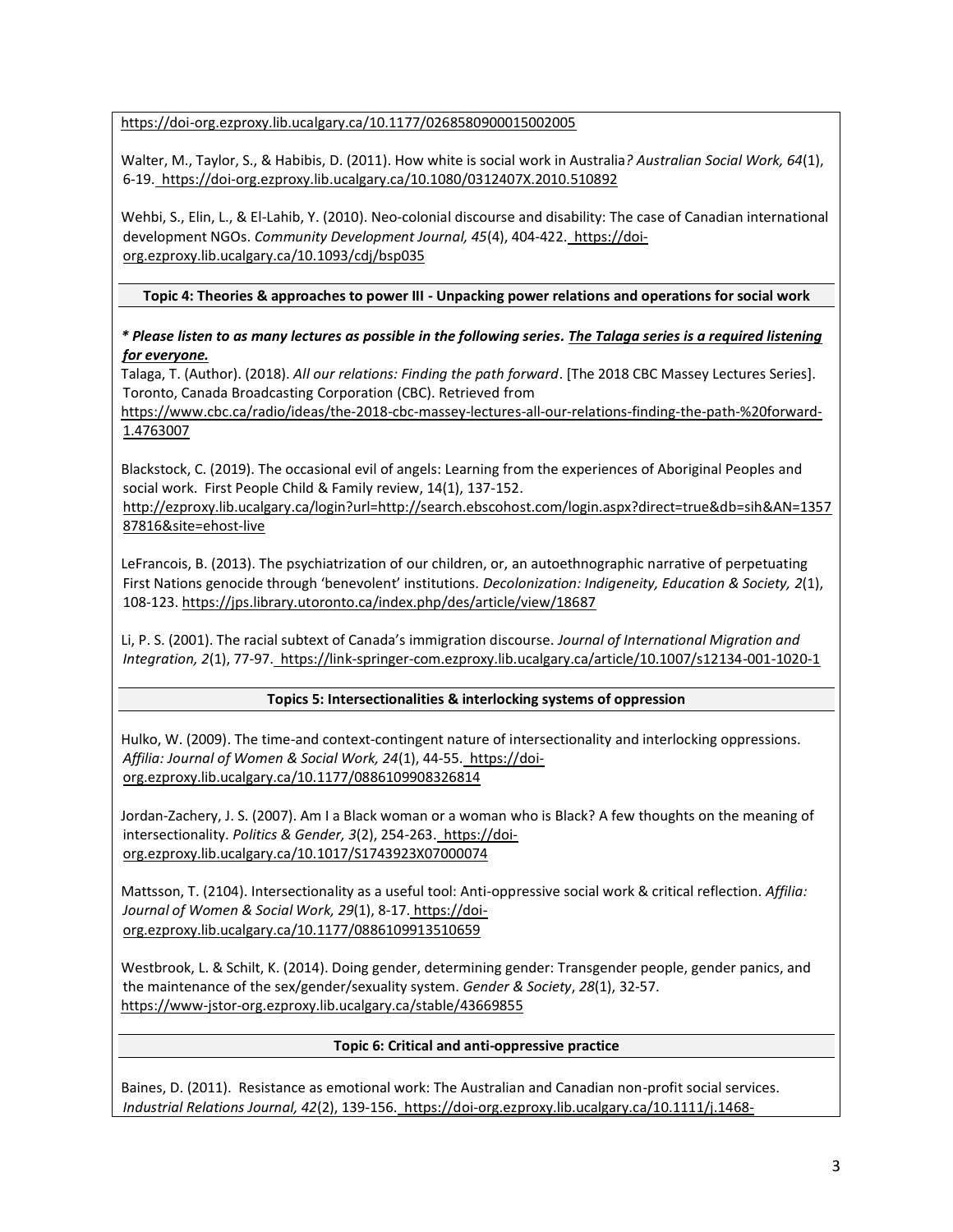[2338.2011.00616.x](https://doi-org.ezproxy.lib.ucalgary.ca/10.1111/j.1468-2338.2011.00616.x)

Benjamin, A. (2011). Doing anti-oppressive social work: The importance of resistance, history and strategy. In D. Baines (Ed.), *Doing anti-oppressive practice: Building transformative, politicized social work* (pp. 289-297). Fernwood Books.

Sakamoto, I., & Pitner, R. O. (2005). Use of critical consciousness in anti-oppressive social work practice: Disentangling power dynamics at personal and structural levels. *British Journal of Social Work, 35*, 435-452. [http://ezproxy.lib.ucalgary.ca/login?url=http://search.ebscohost.com/login.aspx?direct=true&db=rzh&AN=106](http://ezproxy.lib.ucalgary.ca/login?url=http://search.ebscohost.com/login.aspx?direct=true&db=rzh&AN=106521512&site=ehost-live) [521512&site=ehost-live](http://ezproxy.lib.ucalgary.ca/login?url=http://search.ebscohost.com/login.aspx?direct=true&db=rzh&AN=106521512&site=ehost-live)

#### **Topic 7: Ethics & ethical tensions - Unpacking social work's roles & responsibilities**

Godden, N. J. (2017). The love ethic: A radical theory for social work practice. *Australia Social Work, 70*(4), 405- 416.<https://doi-org.ezproxy.lib.ucalgary.ca/10.1080/0312407X.2017.1301506>

Weinberg, M. (2010). The social construction of social work ethics: Politicizing and broadening the lens. *Journal of Progressive Human Services, 21*(1), 32-44. [https://doi](https://doi-org.ezproxy.lib.ucalgary.ca/10.1080/10428231003781774)[org.ezproxy.lib.ucalgary.ca/10.1080/10428231003781774](https://doi-org.ezproxy.lib.ucalgary.ca/10.1080/10428231003781774)

Palmer, M. (2014). Beyond madness: Ways to foster nonviolence in human systems. *Social Alternatives*, *33*(3), 60-64.

[http://ezproxy.lib.ucalgary.ca/login?url=http://search.ebscohost.com/login.aspx?direct=true&db=sih&AN=1006](http://ezproxy.lib.ucalgary.ca/login?url=http://search.ebscohost.com/login.aspx?direct=true&db=sih&AN=100606699&site=ehost-live) [06699&site=ehost-live](http://ezproxy.lib.ucalgary.ca/login?url=http://search.ebscohost.com/login.aspx?direct=true&db=sih&AN=100606699&site=ehost-live)

#### **Topic 8: Social policies & the struggles for inclusion: Who is left out?**

Chouinard, V., & Crooks, V. A. (2005). 'Because they have all the power and I have none': State restructuring of income and employment supports and disabled women's lives in Ontario, Canada. *Disability & Society, 20*(1), 19-32.<https://doi-org.ezproxy.lib.ucalgary.ca/10.1080/0968759042000283610>

El-Lahib, Y. (2015). The inadmissible "Other": Discourses of ableism and colonialism in Canadian immigration. *Journal of Progressive Human Services, 26*(3), 209-228. [https://doi](https://doi-org.ezproxy.lib.ucalgary.ca/10.1080/10428232.2015.1063355)[org.ezproxy.lib.ucalgary.ca/10.1080/10428232.2015.1063355](https://doi-org.ezproxy.lib.ucalgary.ca/10.1080/10428232.2015.1063355)

Silva, D. S., Smith, M. J., & Upshur, R. E. G. (2013). Disadvantaging the disadvantaged: When public health policies and practices negatively affect marginalized populations. *Canadian Journal of Public Health, 104*(5), 410-412.<https://www-jstor-org.ezproxy.lib.ucalgary.ca/stable/canajpublheal.104.5.e410>

#### **Topic 9: Troubling knowledge production & reclaiming other ways of knowing & being**

Absolon, K. (2019). Indigenous wholistic theory: A knowledge set for practice. *First People Child & Family Review, 14*(1), 74-87[. http://journals.sfu.ca/fpcfr/index.php/FPCFR/article/view/95/160](http://journals.sfu.ca/fpcfr/index.php/FPCFR/article/view/95/160)

Anderson-Nathe, B., Gringeri, C., & Wahab, S. (2013). Nurturing "critical hope" in teaching feminist social work research. *Journal of Social Work Education, 49*(2), 277-291[.https://doi](https://doi-org.ezproxy.lib.ucalgary.ca/10.1080/10437797.2013.768477)[org.ezproxy.lib.ucalgary.ca/10.1080/10437797.2013.768477](https://doi-org.ezproxy.lib.ucalgary.ca/10.1080/10437797.2013.768477)

Kovach, M. (2019). Conversational methods in Indigenous Research. *First People Child & Family Review, 14*(1), 40-48.<http://journals.sfu.ca/fpcfr/index.php/FPCFR/article/view/172/141>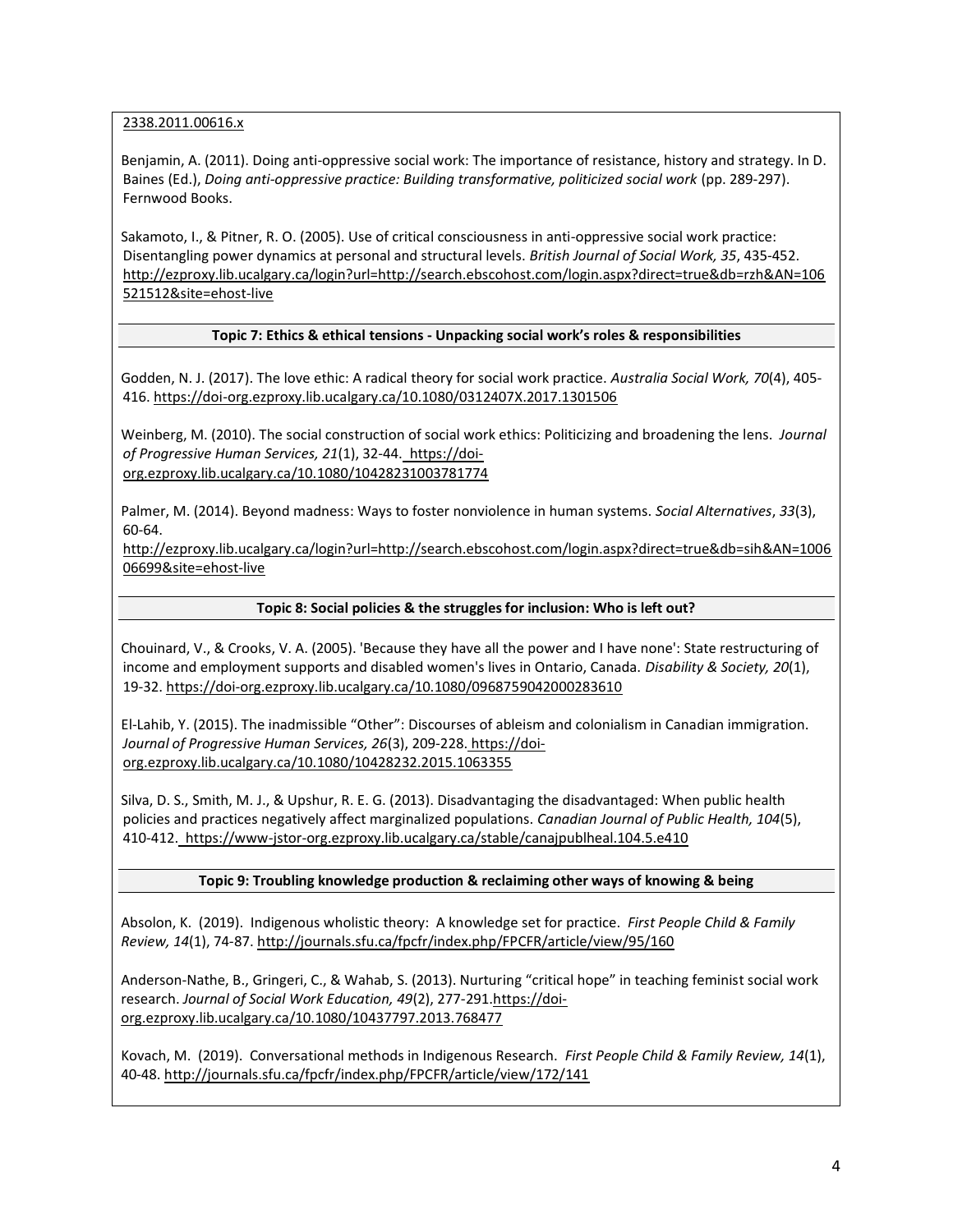## **LEARNING TECHNOLOGIES AND REQUIREMENTS**

- A D2L site has been set up for this course which contains required readings and other relevant class resources and materials.
- Zoom will be used for all synchronous classes. To actively participate in these sessions, you will need a laptop, desktop or mobile device with Internet access. Speakers are required for easy access to Zoom sessions. A headset or ear pods may be useful.
- Asynchronous material will be available for viewing/listening on D2L. Group meetings will be held in the afternoons following the Zoom classes. Students will have the option of holding these meetings over Zoom, or their chosen platform. During this time, the instructors will be available for consultation.

## **RELATIONSHIP TO OTHER COURSES**

• The Advanced Social Work Practice Core curriculum consists of four theme courses, SOWK 600, 602, 604, and 606, which will explore core elements of social work knowledge and practice within the specializations. This curriculum will examine social justice, research strategies, social work practice models, and public policy with the intent of further developing students' unique social work perspective and strengthening their social work identity and personal practice framework. These courses also provide the foundation for the specialization as well as for the field education component leading to the final capstone project.

## **CLASS SCHEDULE**

Please note that the class schedule consists of synchronous (Zoom sessions) AND asynchronous sessions (group work, readings, D2L activities, etc.) on May 6<sup>th</sup>, May 8<sup>th</sup>, May 13<sup>th</sup>, May 15<sup>th</sup>, May 20<sup>th</sup> and May 22<sup>nd</sup>. Students are expected to attend the morning Zoom sessions, and have the option of meeting with group members in the afternoon using Zoom. The instructor will be available for consultation during the asynchronous afternoon sessions.

Students *must attend the morning and afternoon poster presentations* on May 22<sup>nd</sup> so that they are able to support each other and engage in a collegial and collective learning process during the presentations.

| Date                   | <b>Topic</b>                                                                                     | <b>Assignments Due</b> |
|------------------------|--------------------------------------------------------------------------------------------------|------------------------|
|                        | Introductions and course overview                                                                |                        |
| May $6th$              | Topic 1: Theoretical frameworks                                                                  |                        |
| <b>Morning Session</b> | Topic 2: Theories & approaches to power I: Understanding<br>self, the Other and Othering process |                        |
| May $6th$              |                                                                                                  |                        |
| Afternoon              | Group work and Asynchronous Time                                                                 |                        |
| <b>Session</b>         |                                                                                                  |                        |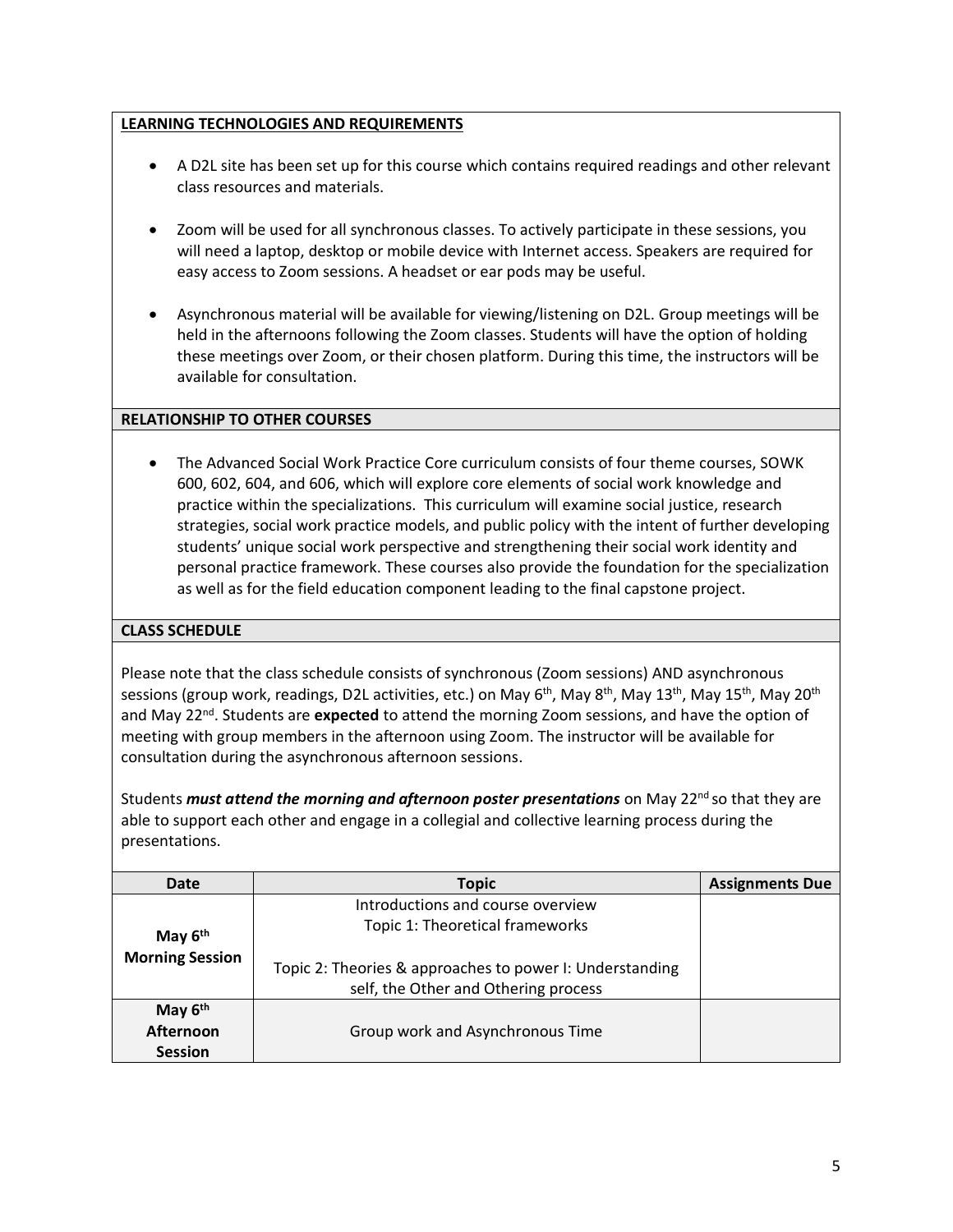|                                      | Topic 3: Theories & approaches to power II: Unpacking                                                    |                         |
|--------------------------------------|----------------------------------------------------------------------------------------------------------|-------------------------|
| May 8 <sup>th</sup>                  | power relations and operations for social work                                                           |                         |
| <b>Morning Session</b>               | Topic 4: Theories & approaches to power III: Unpacking<br>power relations and operations for social work |                         |
| May 8th                              |                                                                                                          |                         |
| <b>Afternoon Session</b>             | Group work and Asynchronous Time                                                                         |                         |
|                                      | Topic 5: Intersectionalities & interlocking systems of                                                   |                         |
| May 13th                             | oppression                                                                                               |                         |
| <b>Morning Session</b>               |                                                                                                          |                         |
|                                      | Topic 6: Critical and anti-oppressive practice                                                           |                         |
| May 13th<br><b>Afternoon Session</b> | Group work and Asynchronous Time                                                                         | Assignment 2,<br>Part I |
|                                      | Topic 7: Ethics & ethical tensions: Unpacking social work's                                              |                         |
| May 15th                             | roles & responsibilities                                                                                 | Assignment 2,           |
|                                      |                                                                                                          | Part I and II           |
| <b>Morning Session</b>               |                                                                                                          | (informal               |
|                                      | * Final Paper Discussion *                                                                               | sharing)                |
| May 15th                             | Group work and Asynchronous Time                                                                         | Assignment 2,           |
| <b>Afternoon Session</b>             |                                                                                                          | Part III                |
|                                      | Topic 8: Social policies and the struggles for inclusion: Who is                                         |                         |
| May 20th                             | left out?                                                                                                |                         |
| <b>Morning Session</b>               |                                                                                                          |                         |
|                                      | Topic 9: Troubling knowledge production & reclaiming other                                               |                         |
|                                      | ways of being                                                                                            |                         |
| May 20th                             |                                                                                                          | <b>Submit Poster</b>    |
| <b>Afternoon Session</b>             | Group work and Asynchronous Time                                                                         | <b>Presentation</b>     |
|                                      |                                                                                                          | <b>Slides</b>           |
| May 22nd                             | <b>Poster Presentations</b>                                                                              | Assignment 2,           |
| (WHOLE DAY)                          |                                                                                                          | Part II                 |
| May 23rd                             |                                                                                                          | Assignment 2,           |
|                                      |                                                                                                          | Part III                |
| May 29th                             |                                                                                                          | Assignment 3,           |
|                                      |                                                                                                          | Parts I & II            |

# **ADDITIONAL CLASSROOM CONDUCT AND RELATED INFORMATION**

### **GUIDELINES FOR ZOOM SESSIONS IN ONLINE CLASSES**

Students are expected to participate actively in all Zoom sessions. If you are unable to attend a Zoom session, please contact your instructor to arrange an alternative activity for the missed session. Please be prepared, as best as you are able, to join class in a quiet space that will allow you to be fully present and engaged in Zoom sessions. Students will be advised by their instructor when they are expected, if they are able, to turn on their webcam (for group work, presentations, etc.). All students are expected to behave in a professional manner during the session.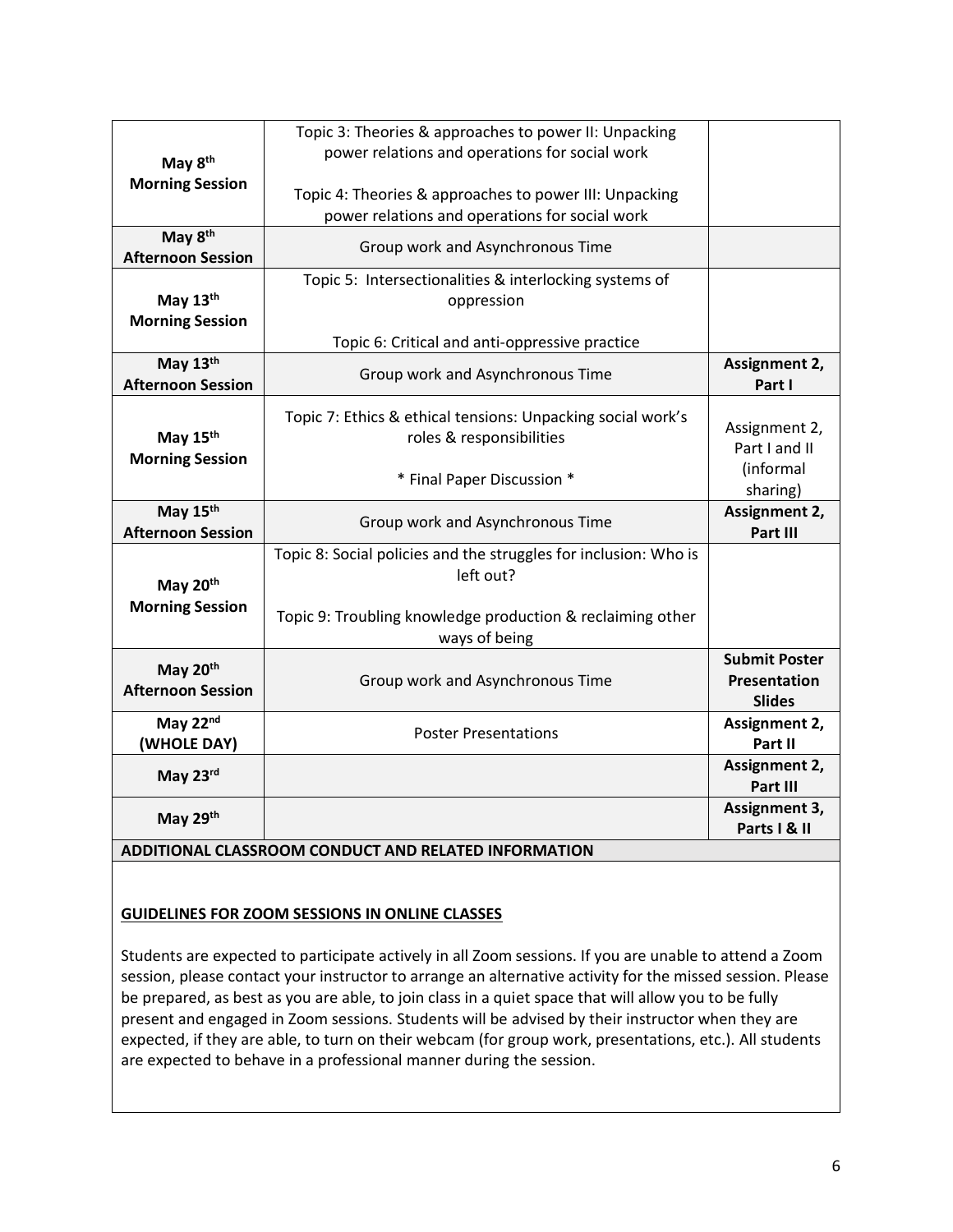#### **ASSESSMENT COMPONENTS**

#### **Assignment 1: Zoom and D2L Participation and Engagement**

### **Value: 10% Due Date: Ongoing**

The purpose of this assignment is to engage students in active participation during zoom and asynchronous sessions, and to develop their facilitation, active listening and reflections of critical conversations. Grades will be based on the student's ongoing and active participation in the synchronous and asynchronous activities. In particular, students will be expected to contribute new insights, content and critique, as well as connections to their field of practice. Active engagement is measured by how students engage in creating and facilitating a collective space of learning and not by the quantity of their contributions to class discussions. This includes recognizing how ideas are shared to foster a collective space of engagement and critical interactions as well as the mindfulness of dominating a space and sharing opinions. Such reflexive process of creating knowledge exchange spaces would foster a co-learning environment that account for all ideas available in class in clear and concrete ways.

#### **Assignment 2: Poster and Policy Analysis from a Social Justice Lens**

For Assignment 2, students will collaborate with their colleagues (groups of 4-5 students) to critically engage and analyze a social policy related to a social justice theme by examining the tensions associated with knowledge production and consumption. This assignment will comprise of three parts: (1) Identifying and developing a poster on a social policy, and providing a clear rationale and literature review on their chosen issue; (2) Presentation of poster; and (3) Offering poster feedback to colleagues.

Students are encouraged to become active participants of knowledge production, evaluation and dissemination in ways that are consistent with social justice values and principles discussed in the course. Students are also asked to interrogate the tensions and contradictions that emerge for them as they unpack the theoretical, epistemological and practice assumptions guiding the course. The purpose of this assignment is to help students not only trace their own learnings, but also engage with how such learnings can be disseminated theoretically in ways that legitimize their own interpretations and analysis of the issues and ideas they examine. Particular emphasis will be placed on how students integrate their learnings from the course into all parts of this assignment.

During the first class, the instructor will provide the list of policy areas from which to choose a topic and self-assign to a group. Once groups are formed, a dedicated group page will be created on D2L for each group.

Please ensure to apply your teamwork skills to collaborate with others and support one another in each of the following part. Dedicated asynchronous times are put in place so that students will have opportunities to meet with group members and with the instructor in support of this poster assignments.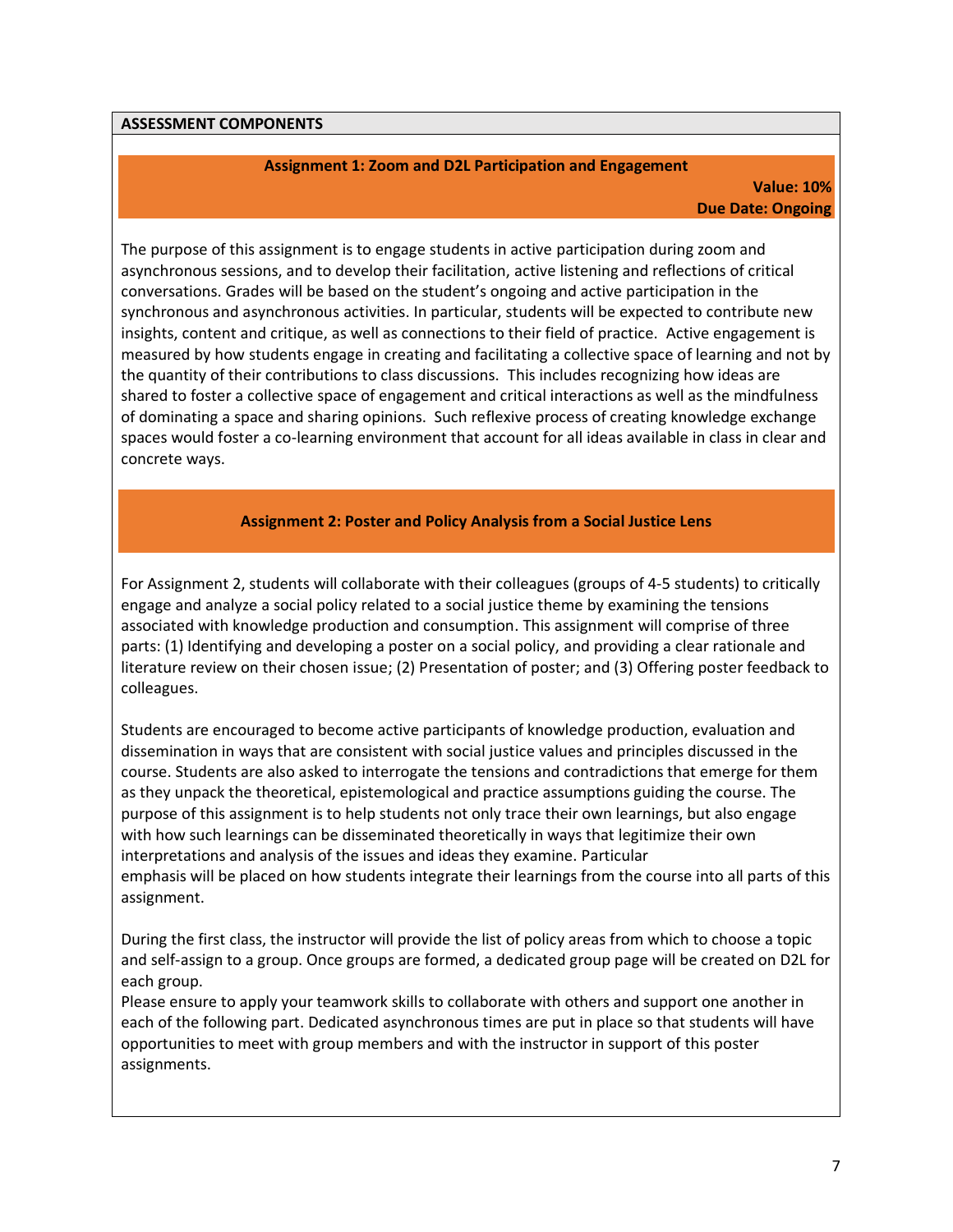### **Assignment 2 Part I: Development and rationale of the selected social policy**

### **Value: 20% Due: May 13th on D2L**

For Part I, students will engage with how their course learnings inform their critical analysis lens though a poster presentation. Presenters will be expected to integrate classroom material (lectures, discussions, readings and classroom activities) into their presentation. Specific attention will be paid to presenters' chosen policy and how they ground their analysis within critical theoretical frameworks we discuss in class as well as how they ground their analysis of their chosen policy within relevant bodies of scholarship.

The poster is assumed to be a scholarly presentation and students are expected to demonstrate academic rigor in the ways to develop their poster and engage with the learnings as they unfold. Students are also encouraged to critically examine ethics and ethical tensions as they shape social work practice approaches when working with diverse and marginalized individuals and social groups in their chosen areas of practice and communities. Students are expected to apply and critically engage and reflexively apply their own learning from the course to inform their practice approaches with diverse and marginalized individuals and social groups. The content should trace their own learnings from the course and about own and systemic assumptions and interrogate the tension and contradictions that emerge from the unpacking of the theoretical, epistemological and practice assumptions. Students are encouraged to legitimize their own interpretations and analysis of the policy at hand from a social justice lens and through a consolidated poster.

The purpose of this assignment is to provide students with the opportunity to utilize their learnings from class to engage in critical policy analysis and examination as they apply to social justice issues and lenses. In other words, groups are encouraged to carry forward their discussions and build on their ideas to advance a critical examination of their chosen policies. Specifically, for this group poster presentation, students are asked to choose any local, national or international social welfare policy and examine it through a critical social justice lens based on the key concepts, themes and ideas we discussed in the course. Presenters will be expected to integrate classroom material (lectures, discussions, readings and classroom activities) into their poster presentations. Specific attention will be paid to presenters' chosen policy and how they ground their analysis within critical theoretical frameworks we discussed in class. Attention also will be paid to presenters' way of 1) articulating their analysis of the chosen policy; 2) its relevance to advancing social justice and transformation; 3) its ability to challenge oppression and marginalization of affected social groups; 4) its applicability to social work practice; 5) how the group examines the flows, the tensions or contradictions inherent between policy text and its application. Key questions to consider include, 1) what perspectives drive policy development and application? 2) How would such policy respond to the needs it is set to address? In addition, presenters are encouraged to use any creative presentation formats they are comfortable with to illustrate their ideas and demonstrate their findings and analysis.

In Part I, students in each formed group are asked to identify and agree on a local, national or international social welfare policy. Students must develop and share a list of 10 online resources (e.g. videos, resources, policy briefs, podcasts, etc.) that they will actively engage with to critically analyze and develop their posters. Students are expected to share this list on D2L along with a 2-3-page rationale for why they have selected the policy and related sources, and offer a short discussion on why and how each source informs their theoretical and epistemological understandings of their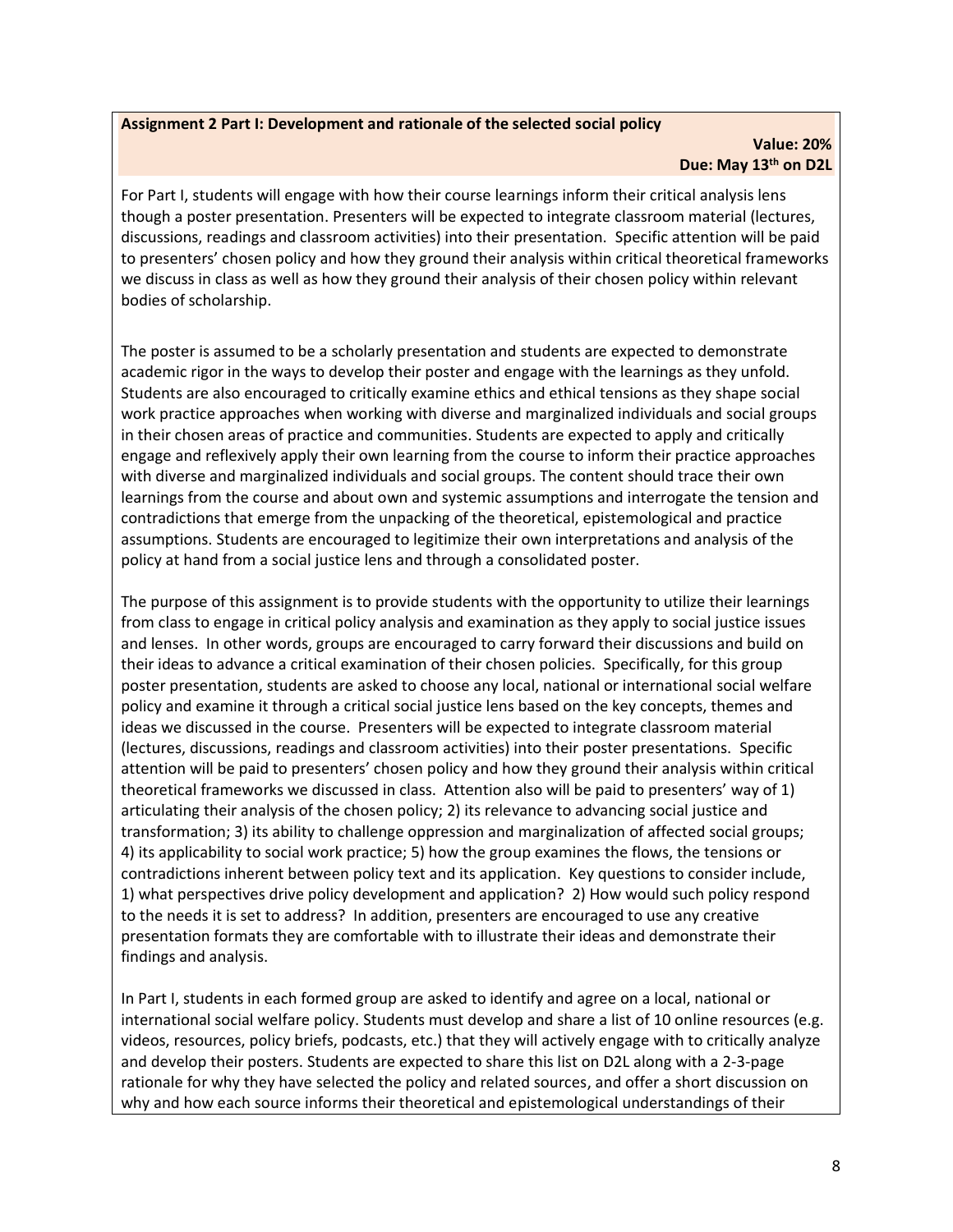chosen social policy. The 2-3-page rationale must include proper APA  $7<sup>th</sup>$  edition formatting and referencing.

## **Assignment 2 Part II: Presenting your poster**

## **Value: 20% Due: May 15th (informal sharing), May 22nd**

Group members will be asked questions that help them articulate how they have integrated their learnings from the course into practice settings. In addition, students are expected to demonstrate scholarly theoretical rigor that shows their ways of examining the issues presented and illustrates their practice approaches with diverse and marginalized individuals and social groups. Students also are encouraged to highlight the role social work knowledge base plays in shaping their responses to issues of marginality. Students are encouraged to position their approaches within critical antioppressive and social justice oriented social work practice. Some guiding questions that students might integrate into their poster include: *what perspectives drive policy development and application? And how would such policy respond to the needs it is set to address?*

Students will have opportunities to have an informal sharing on May 15<sup>th</sup> to receive feedback on their ideas. On May 22nd, groups will present their posters to the class. Groups will be given 30 minutes to present their posters. Students are expected to integrate Assignment 2: Part I into their presentations. Following each presentation, group members will be asked a series of questions from peers and the instructor.

Key expectations in this assignment include the groups' abilities to respond to, engage with and critically interrogate the following points:

- Sharing your poster resources (Assignment 1: Part 2)
- Analysis of the chosen policy
- Relevance to advancing experiences of diversity
- Key stakeholders informing and affecting this policy
- Responses to the policy by activist groups and affected communities
- Current trends and debates affecting the policy and its reach
- Ability to challenge oppression and marginalization of affected social groups
- Applicability to social work practice
- Examination of the flows, the tensions or contradictions inherent between policy text and its application (e.g. tensions between policy texts and how they are applied)

All presenters are encouraged to use their creativity to enhance the curiosity of other students and engage critical discussions. In addition, attention will be paid to teamwork, flow of ideas and the active engagement of other students on the presented topic. Students are expected to submit all their presentation slides, and a complete list of references consulted on May 21<sup>st</sup>. Grades are assigned to the entire group.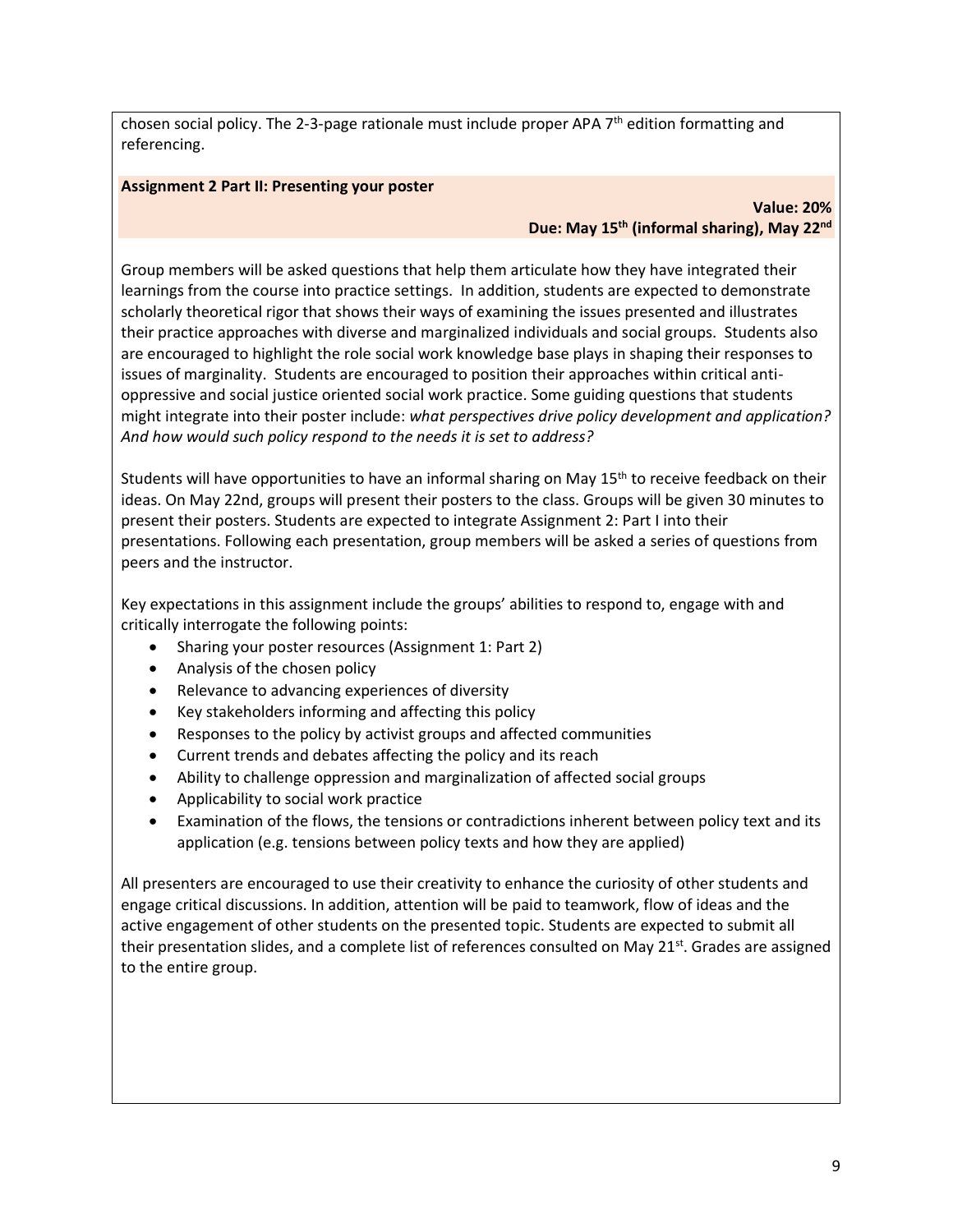### **Assignment 2 Part III: Offering Feedback to Colleagues**

#### **Value: 10% Due: May 15th and May 23rd**

The purpose of this part of this assignment is twofold: First, it would help students actively engage with peer-review process as a way to develop their own posters and offer some concrete directions to peers to help improve their posters.

Part III invites students to critically engage with the poster development and presentation process through a theoretically and epistemologically sound peer-review. Students will review one poster development on May 15<sup>th</sup>, and one poster on May 22<sup>nd</sup>. Group reviews should be 1-page, and incorporate critical analysis of the content presented and offer concrete examination of the knowledge presented, arguments advanced and findings discussed. Reviews also should provide some feedback on the presentation style and aesthetics of the posters as a way to connect to the ideas and arguments in these posters. Reviewers' forms will be distributed at the start of the review process.

#### **Assignment 3: Social justice application: Theory and practice**

The objective of this assignment is to reflect on and critically examine injustices that are committed in our circles of influence and build on the theories and knowledge learned throughout the term to develop their own theoretical and practice framework. Specifically, using concepts from our course readings and class discussions related to theories of power, issues of diversity and oppression, ways of resistance, students are expected to apply their own understanding of these concepts to practice examples related to issues of marginalization and oppression they have witnessed or engaged with. This assignment is comprised of two main parts: (1) identifying an (in)justice/critical incident, and (2) an application for how to intervene/resist informed by one's learnings of theoretical frameworks from the course.

#### **Assignment 3 Part I: Identifying a social (in)justice / critical incident**

#### **Value: 10% Due: (absolute latest date for submission) May 29th**

Part I asks students to identify and name a social injustice / critical incident they observed and the context in which it occurred (the time injustice was realized, the persons or material objects involved, their positions and roles time), the initial reactions of the observer, and their understanding of the presenting injustice at the time. This can range from forms of micro-aggressions (language, attitudes, behaviours), to policies or procedures in organizations/workplaces. The injustice might also be a practice or intervention model or a research activity in which students may have and/or been involved in. Students are advised to identify an injustice in their circle of influence where they can engage in resistance and change. Students have the option to identify their starting point (i.e. Part I) in a written format (maximum 2-3pages, double-spaced), or audio-recorded format (3-4 minutes), or a combination of a visual, such as a picture or a short video (1-2 minutes).

The letter will be evaluated according to the following criteria:

• **Reflection skills (5%)** – the extent to which the social justice issue is contextualized.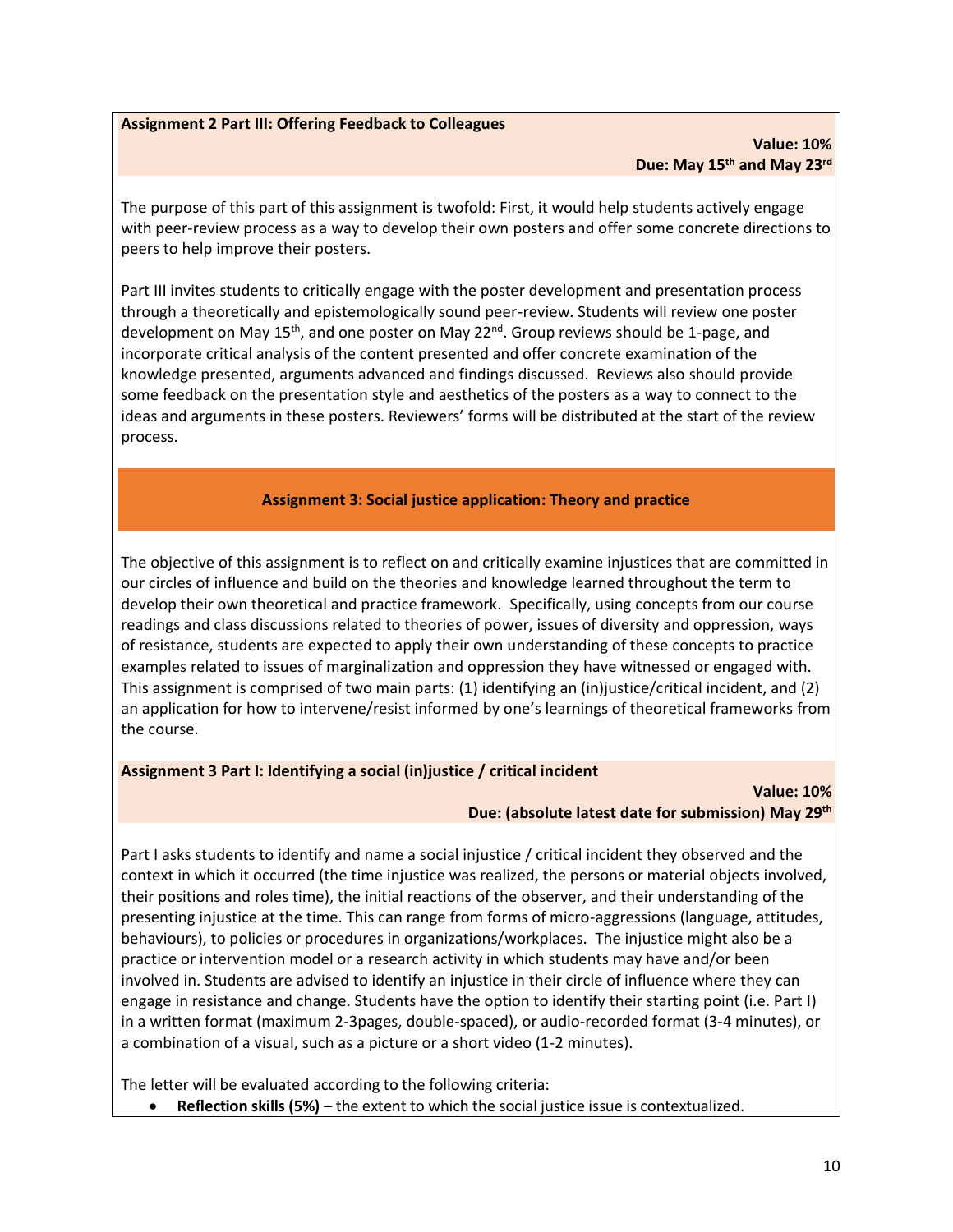**Integration (5%)** – the extent to which relevant material is integrated into the conceptualization and application of the response to the identified injustice along with the self-reflection on your own attitudes/thoughts on the topic and relevance to practice.

### **Assignment 3 Part II: Putting theory into action**

### **Value: 30% Due: (absolute latest date for submission) May 29th**

Part II asks students to draw course materials, zoom sessions, discussions with colleagues, previous assignments, etc. to integrate learnings into their social justice application. Using scholarly literature, students are asked to explain their social (in)justice / critical incident (identified in Part I), its potential functions and impacts on the persons/communities oppressed. Specifically, students are encouraged to use scholarly literature to explain their understanding of the critical events/incidents they witnessed or faced and discuss the potential impacts on those affected by such events. Students must move away from rhetorical discussion of marginalization and oppression and concretely engage in a sound and comprehensive theoretical analysis of the issues they examine.

The focus of this assignment is to engage in an analysis of power dynamics of the issue examined and discuss how they shape interactions within and between diverse social groups. Also important is to highlight methods and strategies of resistance and how they can shape social work practice especially when addressing issues related to social justice and transformation as they relate to marginalized and oppressed social groups.

In addition, students are expected to ground their discussion within relevant theoretical frameworks as they unpack the events/incidents they examine and discuss how they choose to address them and provide a sound rational of their theoretical approaches to practice. The focus of this assignment is to engage in an analysis of power dynamics of the issue examined and discuss how they shape interactions within and between diverse social groups. Also important is to highlight methods and strategies of resistance and how they can shape social work practice especially when addressing issues related to social justice and transformation as they relate to marginalized and oppressed social groups. Students might consider the potential risks, challenges, and opportunities for transformation when connecting their theoretical approaches to practice as they relate to the incident/events they presented. Students will then be asked to describe practical steps they will take to respond or address the identified injustice (time, place, tactics, etc.).

Students must also discuss their thoughts and feelings in relation to the action they are choosing to take as well as their critical reflection of their role as a social worker engaged in addressing the issues discussed. Examples of your reflections should include your thoughts on the challenges, opportunities as well as the ethical and professional tensions and considerations that shape your interventions and inform your practice. The paper should be 5-7 pages long maximum, double spaced, 12 pt. font, properly sourced using APA 7th edition referencing style.

The final paper will be evaluated according to the following criteria:

- **Incorporation of related literature (5%)** the extent to which reference material is incorporated and relevant to your topic.
- **Concept mastery (10%)** the extent to which knowledge, application, critical analysis and evaluation of relevant issues is demonstrated.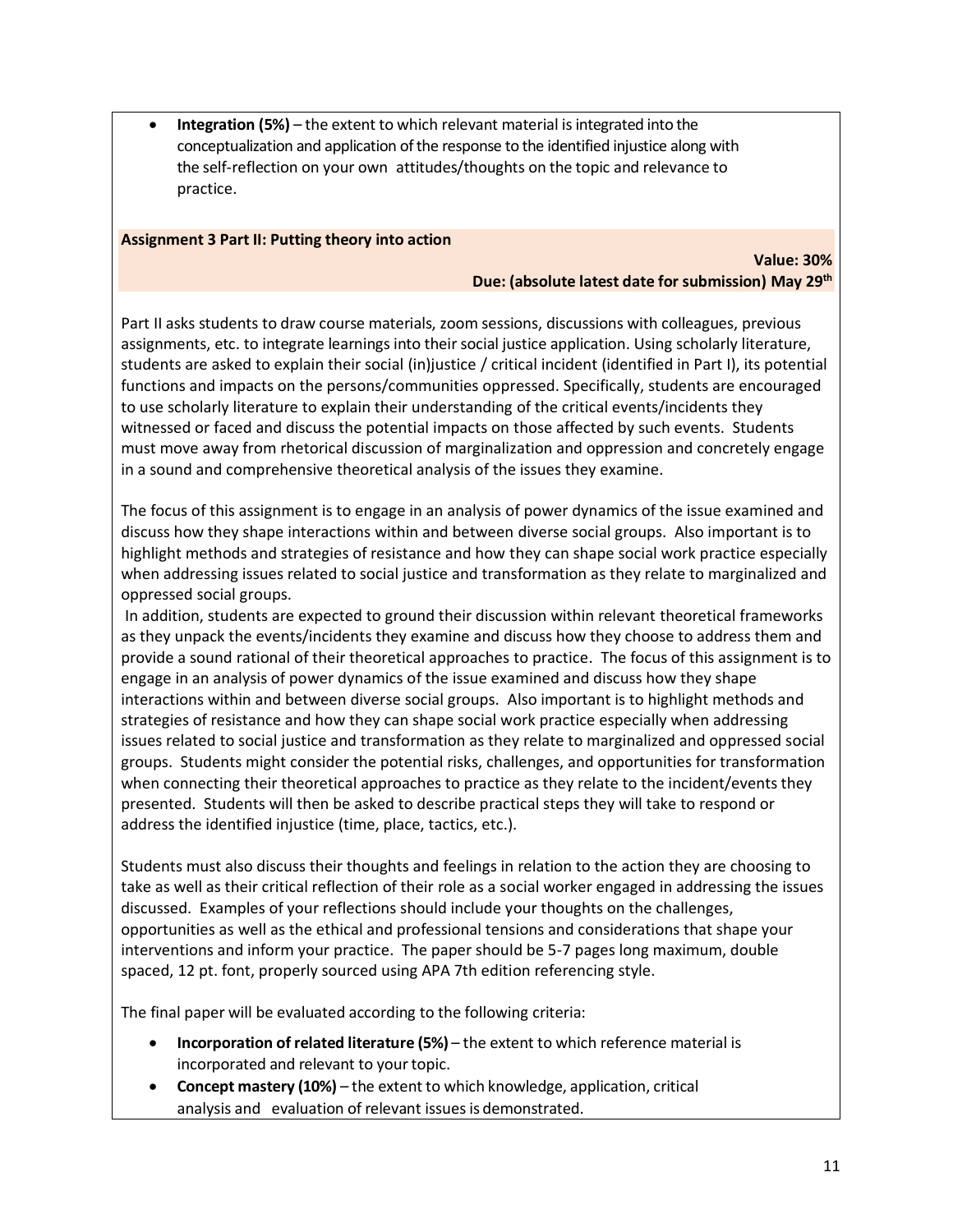- **Integration (10%)** the extent to which relevant material is integrated into the conceptualization and application of the response to the identified injustice along with the self-reflection on your own attitudes/thoughts on the topic and relevance to practice.
- **Clarity and organization (5%) –** of the overall project, including writing style, grammar and spelling, and the extent to which APA style is adhered to in the references section.

## **ADDITIONAL ASSESSMENT AND EVALUATION INFORMATION**

## **GUIDELINES FOR SUBMITTING ASSIGNMENTS**

Please submit all assignments electronically through their respective dropbox in D2L. Assignments may be submitted in Word or PDF format. Assignments should have a file name as follows: "Full name and assignment number" (e.g., Jane Smith Assignment 2). Assignments are due no later than before midnight on their due date. Please note that it is the student's responsibility to keep a copy of each submitted assignment and to ensure that the proper version is submitted.

## **LATE ASSIGNMENTS**

Late assignments will be downgraded by 2% of the assignment grade per day including weekends, holidays and study weekdays. There is a seven-day maximum limit by which to accept late assignments when students have not asked for extensions. No assignments will be accepted beyond this seven-day limit.

## **EXPECTATIONS FOR WRITING**

All assignments will be assessed partly on writing skills. Writing skills include not only surface correctness (grammar, punctuation, sentence structure, etc.) but also general clarity and organization. Sources used in research papers must be properly documented and referenced in APA 7 th edition format. If you need writing support, please connect with the Student Success Centre, at: <https://www.ucalgary.ca/student-services/student-success/writing-support>

### **ACADEMIC MISCONDUCT**

It is expected that all work submitted in assignments is the student's own work, written expressly by the student for this particular course. Students are reminded that academic misconduct, including plagiarism, has serious consequences, as set out in the University Calendar: <http://www.ucalgary.ca/pubs/calendar/current/k.html>

### **GRADING**

A student's final grade for the course is the sum of the separate assignments. It is not necessary to pass each assignment separately in order to pass the course.

The University of Calgary **Graduate Grading System** and Faculty of Social Work Percentage Conversion will be used.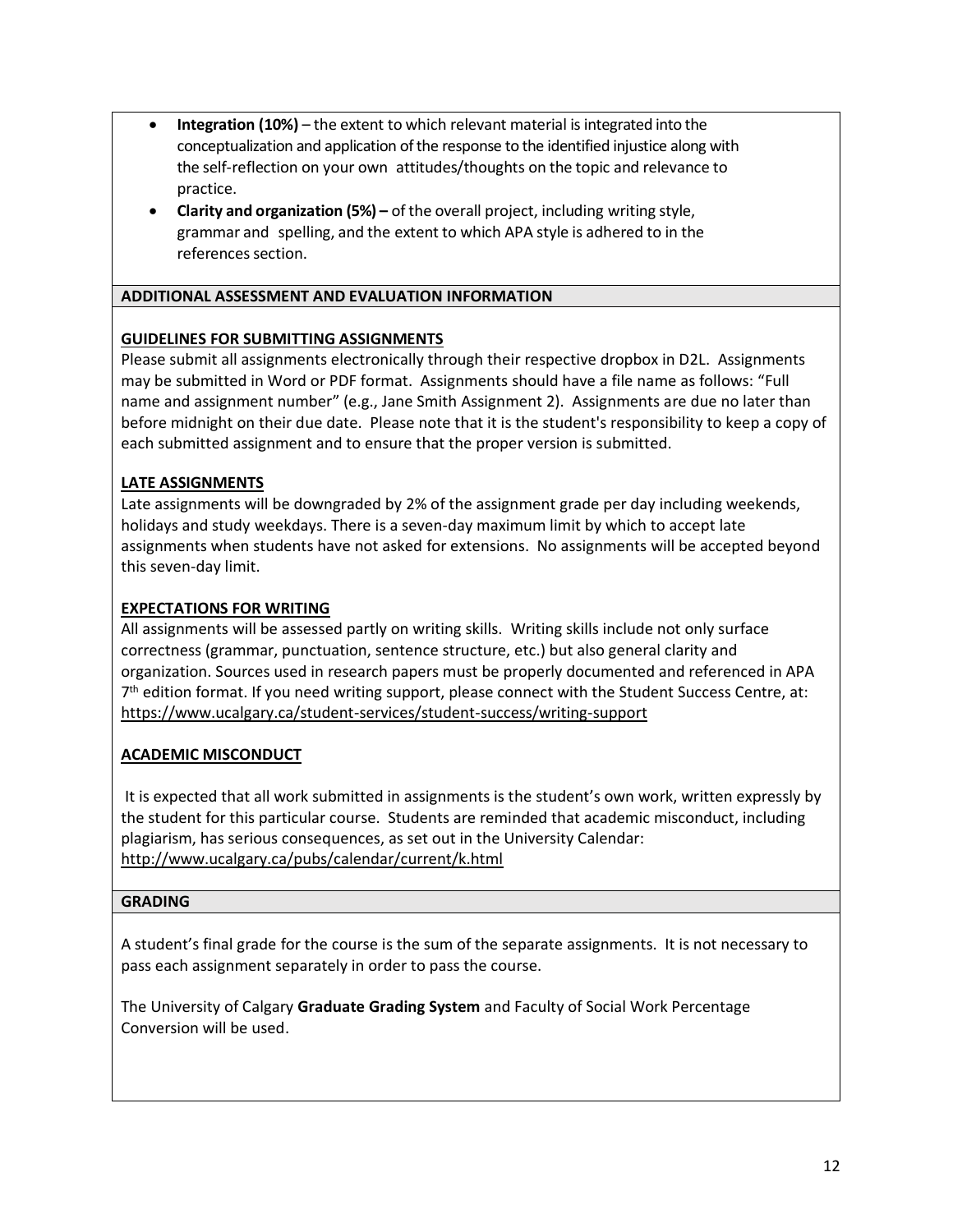| Grade | Grade<br>Point | <b>Description</b>                                                                                                                                                                                                                                           | Percentage |
|-------|----------------|--------------------------------------------------------------------------------------------------------------------------------------------------------------------------------------------------------------------------------------------------------------|------------|
| $A+$  | 4.0            | Outstanding                                                                                                                                                                                                                                                  | 95-100     |
| A     | 4.0            | Excellent - superior performance, showing<br>comprehensive understanding of subject matter                                                                                                                                                                   | 95-100     |
| $A -$ | 3.7            | Very Good Performance                                                                                                                                                                                                                                        | 90-94      |
| $B+$  | 3.3            | Good Performance                                                                                                                                                                                                                                             | 85-89      |
| B     | 3.0            | Satisfactory performance. Note: The grade point<br>value (3.0) associated with this grade is the<br>minimum acceptable average that a graduate<br>student must maintain throughout the<br>programme as computed at the end of each year<br>of their program. | 80-84      |
| $B -$ | 2.7            | Minimum pass for students in Graduate Studies.<br>Note: Students who accumulate two grades of<br>"B-" or lower can be required by the Faculty to<br>withdraw from the programme regardless of the<br>grade point average.                                    | 75-79      |
| $C+$  | 2.3            | All grades below "B-" are indicative of failure at<br>the graduate level and cannot be counted towards<br>Faculty of Graduate Studies course requirements.                                                                                                   | 70-74      |
| C     | 2.00           |                                                                                                                                                                                                                                                              | 65-69      |
| $C -$ | 1.70           |                                                                                                                                                                                                                                                              | 60-64      |
| $D+$  | 1.30           |                                                                                                                                                                                                                                                              | 55-59      |
| D     | 1.00           |                                                                                                                                                                                                                                                              | 50-54      |
| F     | 0.00           |                                                                                                                                                                                                                                                              | Below 50   |

**COURSE EVALUATION**

Student feedback will be sought at the end of the course through the standard University and Faculty of Social Work course evaluation forms. Students are welcome to discuss the process and content of the course at any time with the instructor.

### **ADDITIONAL SUGGESTED READINGS**

Please see D2L for additional readings.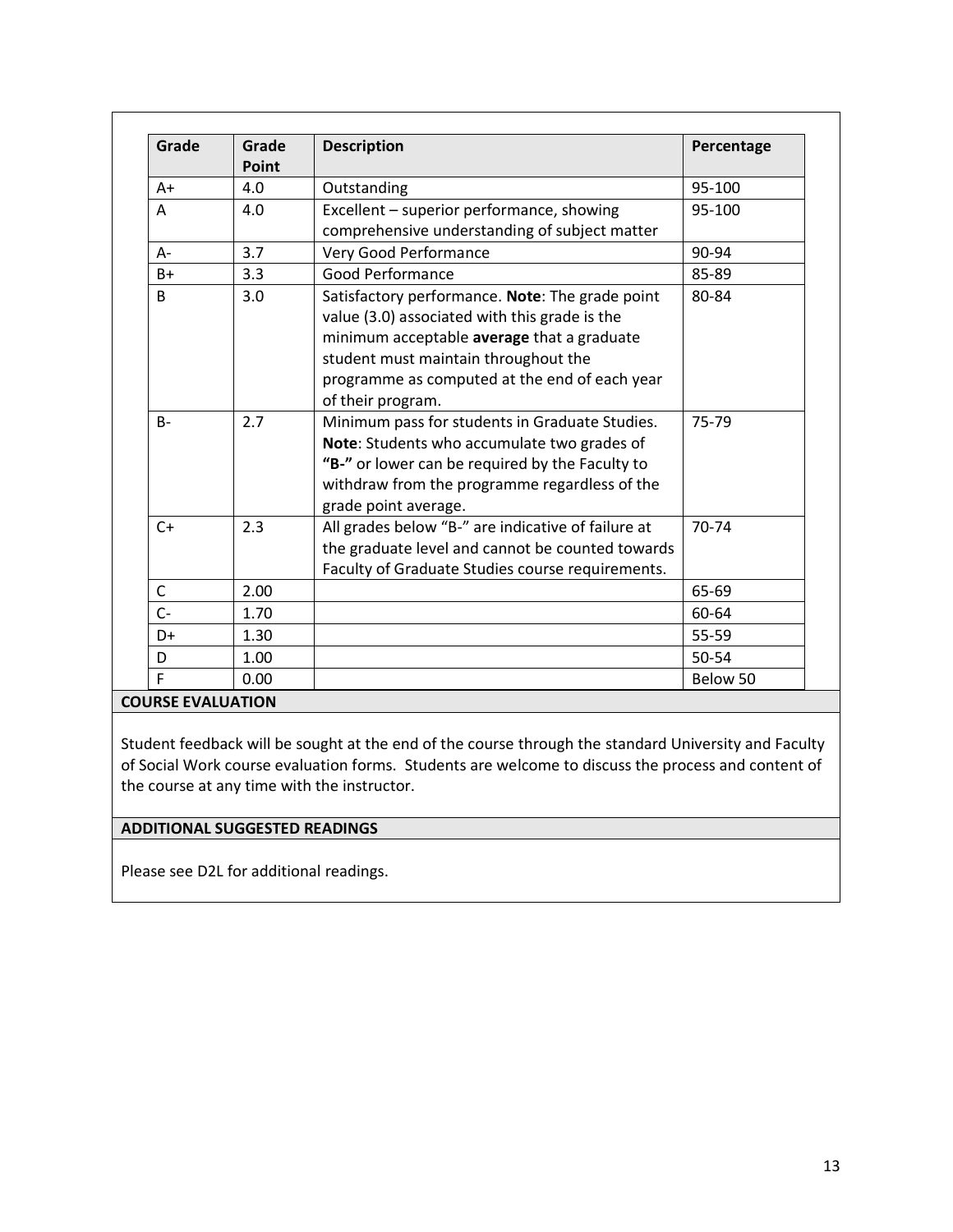## **UNIVERSITY OF CALGARY POLICIES AND SUPPORTS**

## **PROFESSIONAL CONDUCT**

As members of the University community, students and staff are expected to demonstrate conduct that is consistent with the University of Calgary Calendar <http://www.ucalgary.ca/pubs/calendar/current/k-2.html>

Students and staff are also expected to demonstrate professional behaviour in class that promotes and maintains a positive and productive learning environment. Consistent with the aims of the Social Work Program and the University of Calgary, all students and staff are expected to respect, appreciate, and encourage expression of diverse world views and perspectives; to offer their fellow community members unconditional respect and constructive feedback; and to contribute to building learning communities that promote individual and collective professional and personal growth. While critical thought and debate is valued in response to concepts and opinions shared in class, feedback must always be focused on the ideas or opinions shared and not on the person who has stated them.

Students and staff are expected to model behaviour in class that is consistent with our professional values and ethics, as outlined in the Canadian Association for Social Workers, Code of Ethics (2005) and the Alberta College of Social Work Standards of Practice (2019). Both can be found online at: <https://acsw.ab.ca/site/practice-resources?nav=sidebar>

## **ACADEMIC ACCOMMODATION**

It is the student's responsibility to request academic accommodations according to the University policies and procedures. Students seeking an accommodation based on disability or medical concerns should contact Student Accessibility Services (SAS). SAS will process the request and issue letters of accommodation to instructors. For additional information on support services and accommodations for students with disabilities, visit [www.ucalgary.ca/access/](http://www.ucalgary.ca/access/) . Students who require an accommodation in relation to their coursework based on a protected ground other than disability should communicate this need in writing to their Instructor. The full policy on Student Accommodations is available at [http://www.ucalgary.ca/policies/files/policies/student](http://www.ucalgary.ca/policies/files/policies/student-accommodation-policy.pdf)[accommodation-policy.pdf](http://www.ucalgary.ca/policies/files/policies/student-accommodation-policy.pdf)

## **RESEARCH ETHICS**

"If a student is interested in undertaking an assignment that will involve collecting information from members of the public, they should speak with the course instructor and consult the CFREB Ethics Website [\(http://www.ucalgary.ca/research/researchers/ethics-compliance/cfreb\)](http://www.ucalgary.ca/research/researchers/ethics-compliance/cfreb) before beginning the assignment.

## **ACADEMIC MISCONDUCT**

For information on academic misconduct and its consequences, please see the University of Calgary Calendar at<http://www.ucalgary.ca/pubs/calendar/current/k.html>

### **INSTRUCTOR INTELLECTUAL PROPERTY**

Course materials created by professor(s) (including presentations and posted notes, labs, case studies, assignments and exams) remain the intellectual property of the professor(s). These materials may NOT be reproduced, redistributed or copied without the explicit consent of the professor. The posting of course materials to third party websites such as note-sharing sites without permission is